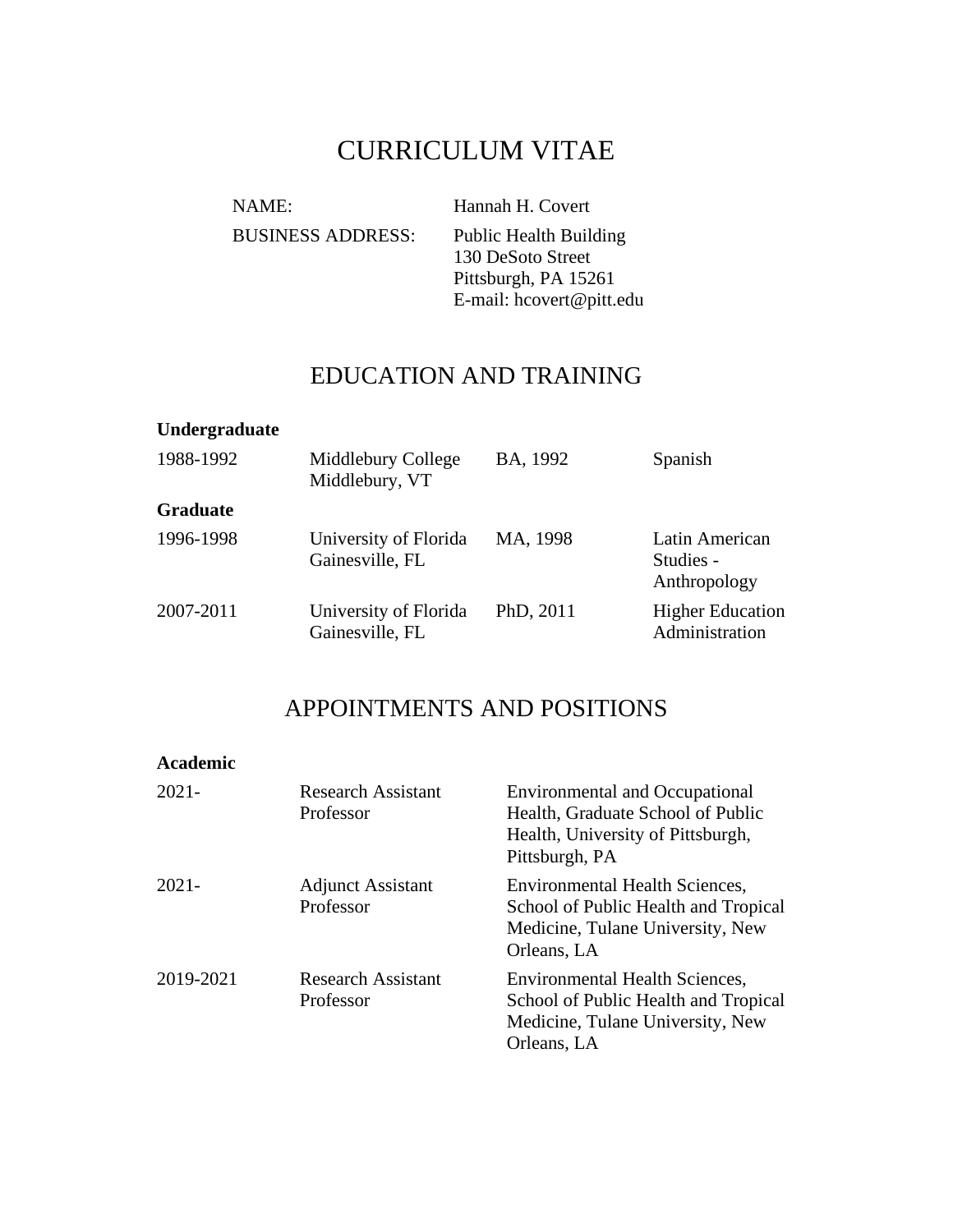| 2014-2021               | <b>Associate Director</b>                                                                    | <b>Center for Gulf Coast Environmental</b><br>Health Research, Leadership and<br>Strategic Initiatives, School for Public<br>Health and Tropical Medicine, Tulane<br>University, New Orleans, LA |
|-------------------------|----------------------------------------------------------------------------------------------|--------------------------------------------------------------------------------------------------------------------------------------------------------------------------------------------------|
| 2012-2014               | <b>Senior Grants</b><br>Administrator                                                        | <b>Environmental Health Sciences,</b><br>School of Public Health and Tropical<br>Medicine Tulane University, New<br>Orleans, LA                                                                  |
| 2012                    | Senior Program<br>Coordinator                                                                | Office of Graduate and Postdoctoral<br>Studies, Tulane University, New<br>Orleans, LA                                                                                                            |
| 2005-2011               | <b>Executive Director</b>                                                                    | Center for Latin American Studies,<br>University of Florida, Gainesville, FL                                                                                                                     |
| 2001-2005               | <b>Associate Director</b>                                                                    | <b>Tropical Conservation and</b><br>Development Program, Center for<br>Latin American Studies, University of<br>Florida, Gainesville, FL                                                         |
| 1999-2001               | <b>Study Abroad Advisor</b><br>and Program<br>Coordinator for Latin<br>America and Australia | Office of Study Abroad, University of<br>Iowa, Iowa City, IA                                                                                                                                     |
| Non-<br><b>Academic</b> |                                                                                              |                                                                                                                                                                                                  |
| 1994-1996               | <b>Refugee Resettlement</b><br>Coordinator                                                   | <b>Catholic Social Services</b><br>Atlanta, GA                                                                                                                                                   |
| 1993                    | <b>English Teacher</b>                                                                       | Colegio Humberto Melloni<br>San Vito, Costa Rica                                                                                                                                                 |

# MEMBERSHIP IN PROFESSIONAL AND SCIENTIFIC **SOCIETIES**

| 2019- | <b>American Public Health Association</b> |
|-------|-------------------------------------------|
| 2021- | Pennsylvania Public Health                |
|       | Association                               |

## **HONORS**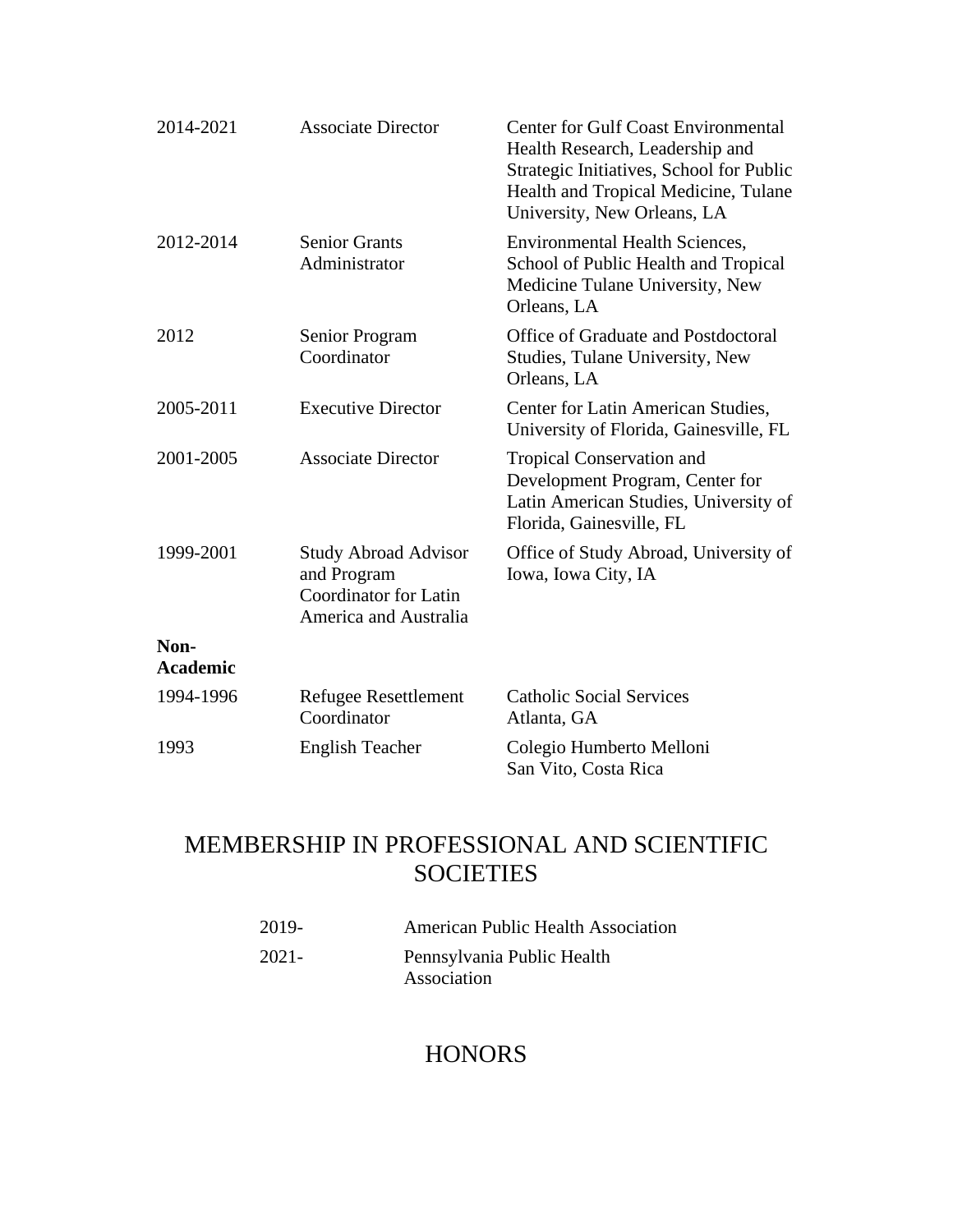| <b>Year of Award</b> | <b>Title of Award</b><br><b>Awarding Association</b>                                                                                  |
|----------------------|---------------------------------------------------------------------------------------------------------------------------------------|
| 2016                 | Reviewer of the Year, The Qualitative<br>Report                                                                                       |
| 2011                 | <b>Faculty Enhancement Opportunity</b><br>Award, Office of the Provost,<br>University of Florida                                      |
| 1998                 | Foreign Language and Area Studies<br>Summer Fellowship for Portuguese,<br>Center for Latin American Studies,<br>University of Florida |
| 1996-1998            | Graduate Assistantship, Center for<br>Latin American Studies, University of<br>Florida                                                |
| 1992                 | Cum laude, Middlebury College                                                                                                         |
| 1998-1992            | Undergraduate Merit Scholarship,<br>International Nickel Company, Inc.                                                                |

## PROFESSIONAL ACTIVITIES

#### **1. Teaching**

# **a. Supervision of Post-Doctoral Students, Residents, and Fellows**

| <b>Dates Supervised</b> | <b>Name of Student</b> | <b>Position of</b><br><b>Student</b> |
|-------------------------|------------------------|--------------------------------------|
| $2021 -$                | L. Fortes Soares       | Postdoctoral<br>Fellow               |

## **b. Other Teaching and Training**

| <b>Dates</b> | <b>Teaching Activity</b>                               | <b>Program/Description</b>                                                                                                                                                              |
|--------------|--------------------------------------------------------|-----------------------------------------------------------------------------------------------------------------------------------------------------------------------------------------|
| June 2021    | Curriculum<br>development and<br>instruction           | <b>Emerging Scholars in Environmental</b><br>Health Academy, 3-week summer<br>enrichment program focused on<br>environmental health for public high<br>school students, New Orleans, LA |
| 2018-        | Development of<br>training agenda and<br>presentations | Professional development workshops<br>for environmental and occupational<br>health professionals from the<br>Caribbean, held annually, online and<br>in-person                          |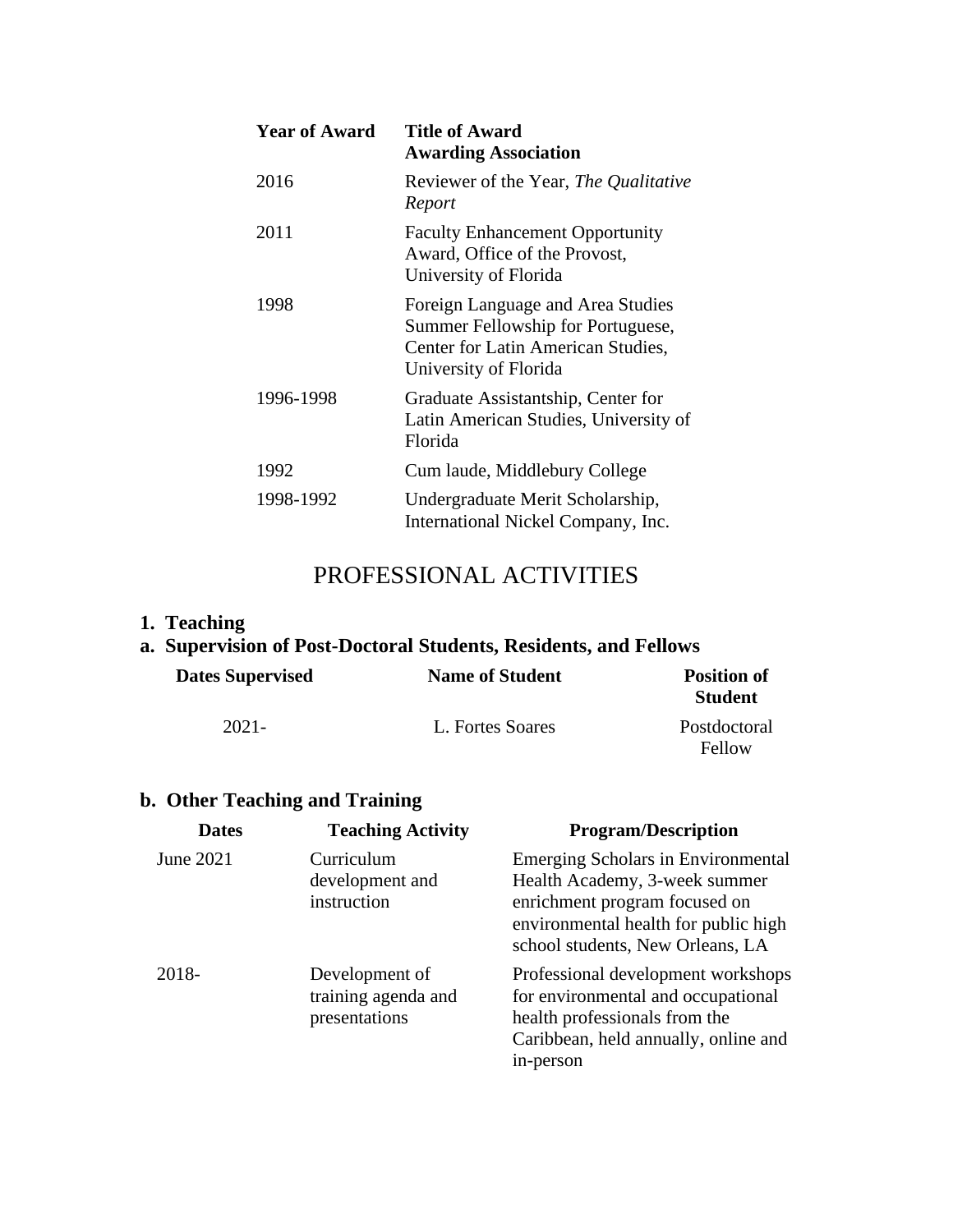# **2. Research and Training**

a. Grants and Contracts Received

#### **Co-Investigator on Grants**

| <b>Years</b><br><b>Inclusive</b> | <b>Grant and/or Contract</b><br><b>Number and Title</b>                                                                                                                                                                               | <b>Source</b>                                                                            | <b>Annual</b><br><b>Direct</b><br><b>Costs</b> | $\frac{0}{0}$<br><b>Effort</b> |
|----------------------------------|---------------------------------------------------------------------------------------------------------------------------------------------------------------------------------------------------------------------------------------|------------------------------------------------------------------------------------------|------------------------------------------------|--------------------------------|
| 2020-2023                        | MX-00D88819, A multi-<br>factor investigation to<br>reduce effluent from<br>residential aerated treatment<br>units and increase<br>understanding of the<br>conditions and biota of<br>receiving waters in Bayou<br>Lacombe, Louisiana | Pontchartrain<br>Conservancy<br>(EPA prime)                                              | \$185,975                                      | $4% -$<br>10%                  |
| 2020                             | Assessing Covid-19 Risk<br>Factors and Impact in the<br><b>United Houma Nation</b>                                                                                                                                                    | School of<br>Public<br>Health and<br>Tropical<br>Medicine,<br>Rapid<br>Response<br>Grant | \$10,000                                       |                                |
| 2019-2022                        | 200010806, Climate,<br>Culture, Movement:<br>Navigating Decision-<br>Making in a Shifting<br>Landscape for a Resilient<br><b>United Houma Nation</b>                                                                                  | Gulf<br>Research<br>Program,<br>National<br>Academy of<br>Sciences                       | \$700,650                                      | 35%                            |
| 2019-2023                        | MX-00D68218, Community<br>Engagement Louisiana:<br>Home Wastewater-centric<br>Interdisciplinary Project to<br>Improve Water Quality in<br>the Ponchitolawa<br>Watershed, Louisiana                                                    | Pontchartrain<br>Conservancy<br>(EPA prime)                                              | \$70,000                                       | 5%                             |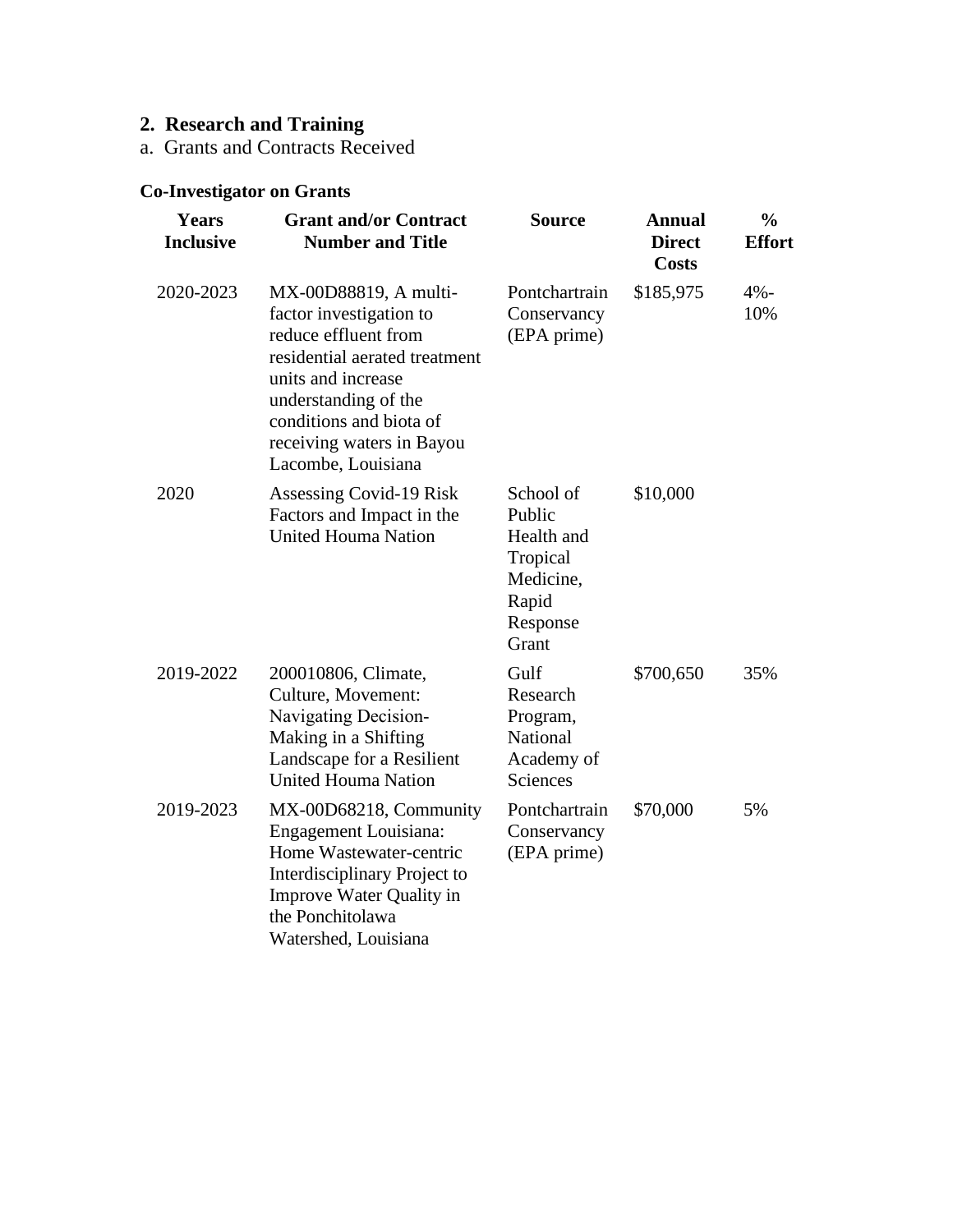| <b>Years</b><br><b>Inclusive</b> | <b>Grant and/or Contract</b><br><b>Number and Title</b>                                                                                                                                                                                              | Source                                                     | <b>Annual</b><br><b>Direct</b><br><b>Costs</b> | $\frac{0}{0}$<br><b>Effort</b> |
|----------------------------------|------------------------------------------------------------------------------------------------------------------------------------------------------------------------------------------------------------------------------------------------------|------------------------------------------------------------|------------------------------------------------|--------------------------------|
| 2018-2021                        | NA180AR4310338,<br>Integrating Seasonal and<br><b>Sub-Seasonal Climate</b><br><b>Information</b> into Public<br><b>Health Contexts: Co-</b><br><b>Producing Decision Support</b><br>Applications in Puerto Rico<br>and Dominica                      | University of<br>Arizona<br>(NOAA<br>prime)                | \$74,000                                       | 6%                             |
| 2015-2022                        | U2RTW010104,<br><b>Neurotoxicant Exposures:</b><br>Impact on Maternal and<br>Child Health in Suriname                                                                                                                                                | <b>NIH</b> Fogarty<br>International<br>Center              | \$293,000                                      | 10%                            |
| 2015-2021                        | U01TW010087,<br><b>Neurotoxicant Exposures:</b><br>Impact on Maternal and<br>Child Health in Suriname                                                                                                                                                | <b>NIH</b> Fogarty<br>International<br>Center              | \$386,000                                      |                                |
| 2017-2018                        | U54MD008602, Making<br><b>Environmental Policy Work</b><br>for Communities: A<br><b>Culturally Competent</b><br>Community-Based<br>Participatory Research<br>Approach to Advancing the<br><b>Health of Gulf Coast</b><br><b>Vietnamese Americans</b> | University of<br>Alabama<br>Birmingham<br>(NIMHD<br>prime) | \$64,000                                       | 10%                            |
| 2020-2022                        | R13ES031834, Addressing<br>Environmental and<br>Occupational Health<br>Threats in the Caribbean:<br>Caribbean Public Health<br>Agency (CARPHA) Annual<br><b>Health Research</b><br>Conference                                                        | <b>NIEHS</b>                                               | \$8000                                         |                                |
| 2019-2020                        | R13ES030618, Addressing<br><b>Environmental Health</b><br>Threats in the Caribbean                                                                                                                                                                   | <b>NIEHS</b>                                               | \$10,000                                       |                                |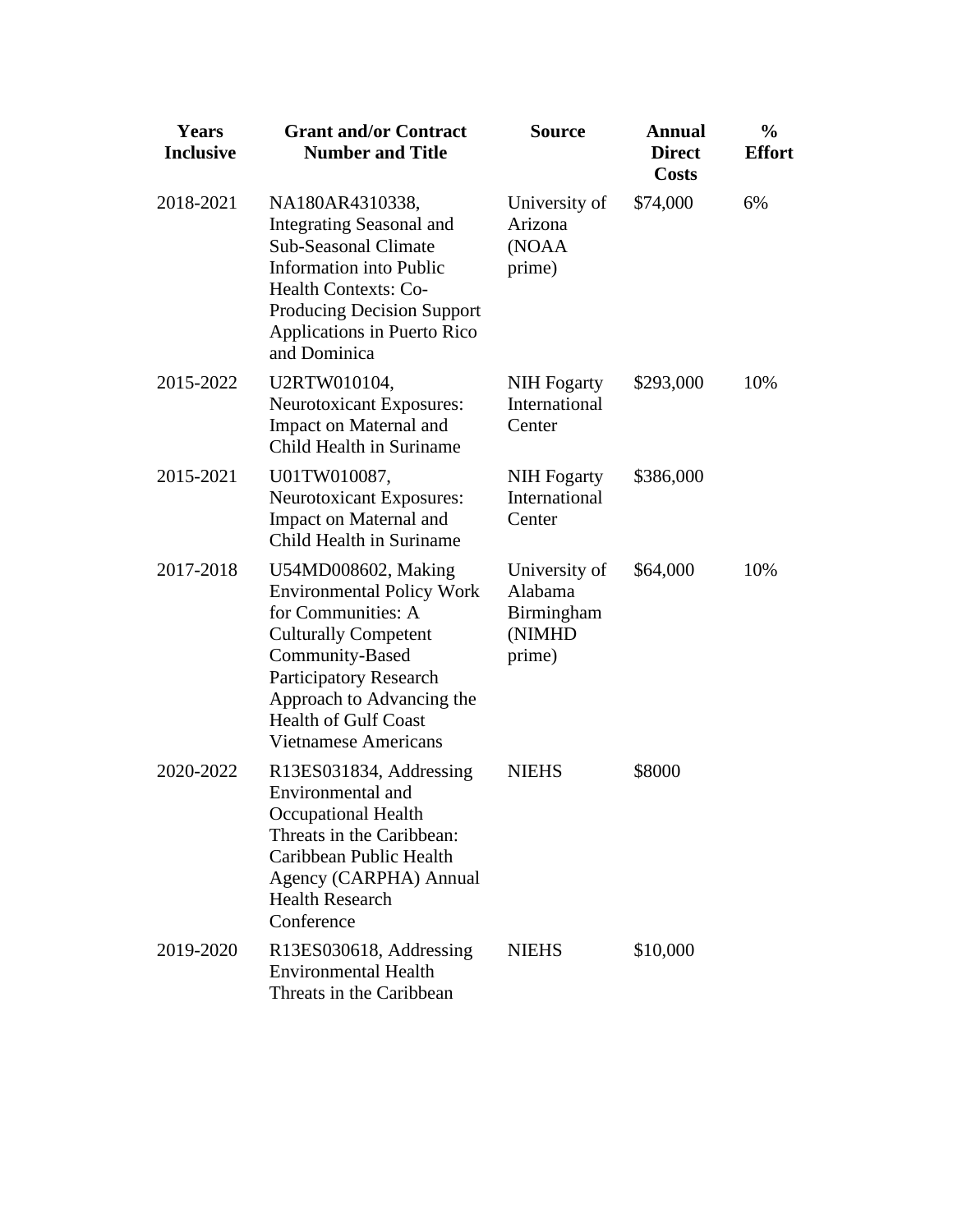| <b>Years</b><br><b>Inclusive</b> | <b>Grant and/or Contract</b><br><b>Number and Title</b>                                                                                                                                                        | <b>Source</b>                                                      | <b>Annual</b><br><b>Direct</b><br><b>Costs</b> | $\frac{0}{0}$<br><b>Effort</b> |
|----------------------------------|----------------------------------------------------------------------------------------------------------------------------------------------------------------------------------------------------------------|--------------------------------------------------------------------|------------------------------------------------|--------------------------------|
| 2018-2019                        | R13ES029016, Addressing<br>Environmental and<br>Occupational Health<br>Threats in the Caribbean:<br><b>CARPHA Annual Health</b><br><b>Research Conference</b>                                                  | <b>NIEHS</b>                                                       | \$8,000                                        |                                |
| 2015-2017                        | 2000005989, Linking<br><b>Energy Production</b><br>Technologies to Human<br>Health Protection: A "To<br>and Through" Approach to<br>the Interdisciplinary<br>Training of a Middle-<br><b>Skilled Workforce</b> | Gulf<br>Research<br>Program,<br>National<br>Academy of<br>Sciences | \$83,000                                       | 5%                             |
| 2012-2018                        | <b>Environmental Health</b><br>Capacity and Literacy<br>Project                                                                                                                                                | <b>Gulf Region</b><br>Health<br>Outreach<br>Program                | \$3,000,000                                    | $25%$ -<br>90%                 |
| 2012-2017                        | Risk and Resilience in<br><b>Environmental Health</b>                                                                                                                                                          | <b>Baton Rouge</b><br>Area<br>Foundation                           | \$1,237,585                                    | $5% -$<br>20%                  |
| 2011-2017                        | U19ES020677,<br><b>Transdisciplinary Research</b><br><b>Consortium for Gulf</b><br>Resilience on Women's<br>Health                                                                                             | <b>NIEHS</b>                                                       | \$1,213,242                                    | $25% -$<br>40%                 |
| 2012-2014                        | <b>Tinker Field Research</b><br>Grants Program                                                                                                                                                                 | The Tinker<br>Foundation                                           | \$15,000                                       |                                |
| 2010-2014                        | University of Florida Center<br>for Latin American Studies,<br><b>Title VI National Resource</b><br>Centers Program,                                                                                           | U.S.<br>Department<br>of Education                                 | \$250,000                                      |                                |
| 2010-2014                        | Title VI Foreign Language<br>and Area Studies<br>Fellowships                                                                                                                                                   | U.S.<br>Department<br>of Education                                 | \$192,000                                      |                                |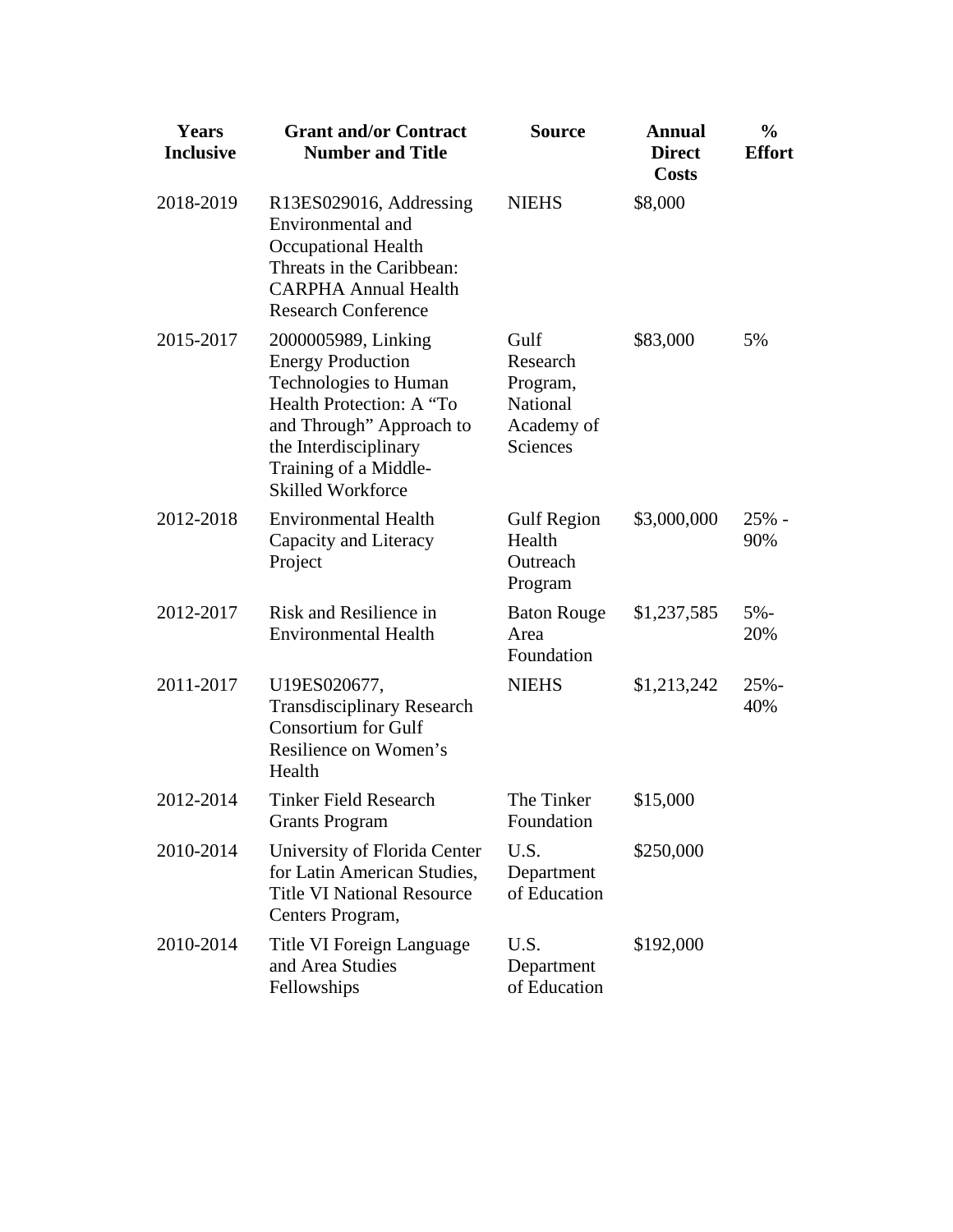| <b>Years</b><br><b>Inclusive</b> | <b>Grant and/or Contract</b><br><b>Number and Title</b>                                                                                                           | Source                                                        | <b>Annual</b><br><b>Direct</b><br><b>Costs</b> | $\frac{0}{0}$<br><b>Effort</b> |
|----------------------------------|-------------------------------------------------------------------------------------------------------------------------------------------------------------------|---------------------------------------------------------------|------------------------------------------------|--------------------------------|
| 2009-2012                        | Bridging Academia and<br>Practice: Integrative<br>Leadership for Biodiversity<br><b>Conservation in Managed</b><br>Landscapes in Southeast<br>Mexico              | U.S. Agency<br>for<br>International<br>Development            | \$99,803                                       |                                |
| 2006-2010                        | Florida Consortium for<br>Latin American and<br>Caribbean Studies, Title VI<br><b>National Resource Centers</b><br>Program,                                       | U.S.<br>Department<br>of Education                            | \$134,900                                      |                                |
| 2006-2010                        | Title VI Foreign Language<br>and Area Studies<br>Fellowship Program                                                                                               | U.S.<br>Department<br>of Education                            | \$188,000                                      |                                |
| 2003-2006                        | Training and Capacity<br>Building in Community-<br><b>Based Conservation for</b><br>Institutions Working in<br>Protected Areas of Ecuador<br>and Colombia         | The John D.<br>and<br>Catherine T.<br>MacArthur<br>Foundation | \$80,000                                       |                                |
| 2003                             | Promotion of Florida-Brazil<br><b>Bi-Lateral Trade and</b><br><b>Business Relations through</b><br><b>International Business</b><br><b>Education and Outreach</b> | Florida<br>Department<br>of State                             | \$16,885                                       |                                |
| 2002                             | <b>Florida-Brazil Business</b><br>Link                                                                                                                            | Florida<br>Department<br>of State                             | \$11,820                                       |                                |

# PUBLICATIONS

### **1. Refereed Articles**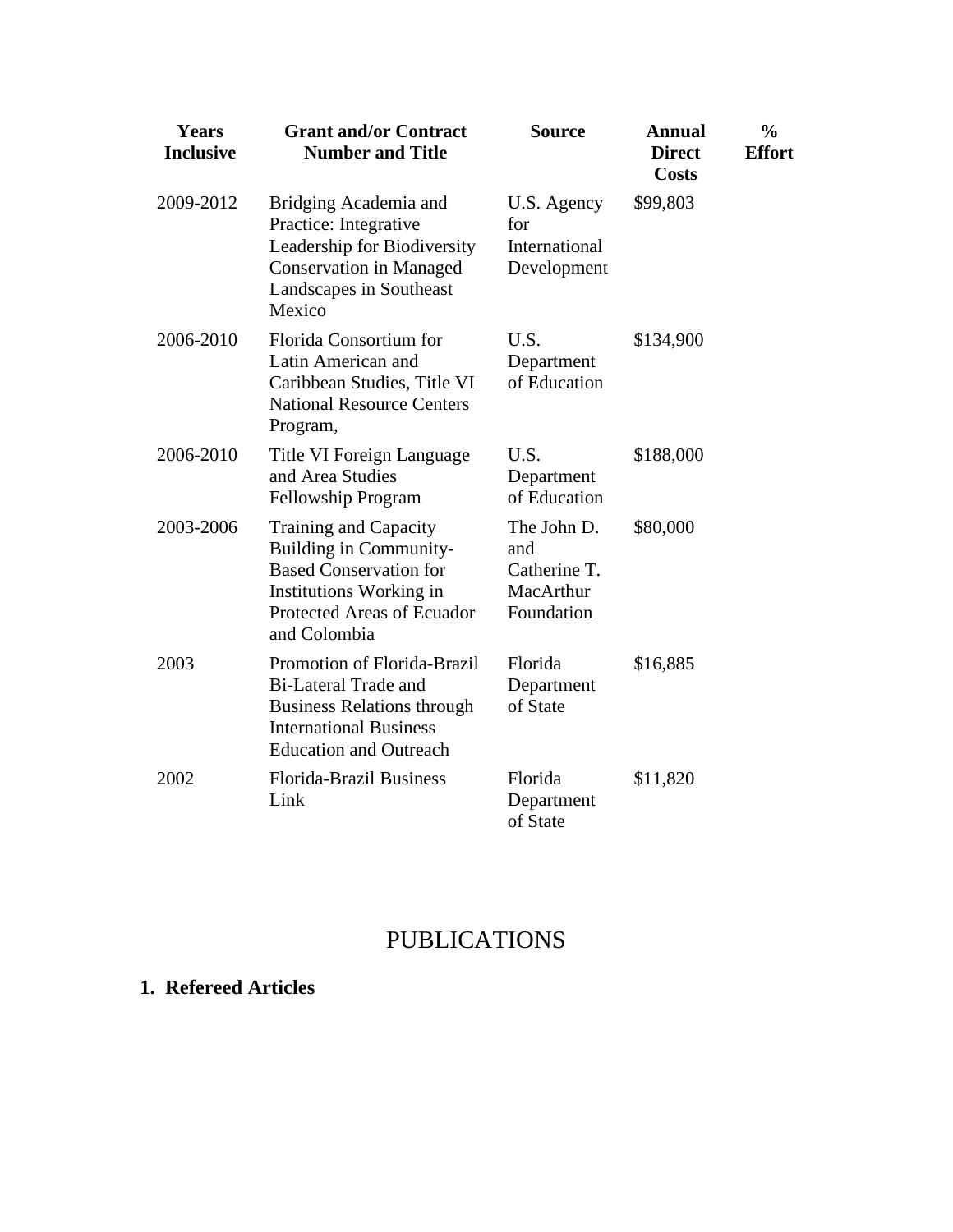- 1. Gokoel, A.R., Abdoel Wahid, F., Zijlmans, C.W.R., Shankar, A., Hindori-Mohangoo, A., **Covert, H.H**., MacDonald-Ottevanger, M.S., Lichtveld, M., & Harville, E. (2021). Influence of perceived stress on prenatal depression in Surinamese women enrolled in the CCREOH study. *Reproductive Health,* 18(1), 136.
- 2. Gokoel, A.R., Shankar, A., Abdoel Wahid, F., Hindori-Mohangoo, A., **Covert, H.H**., Wickliffe, J.K., Harville, E.W., Zijlmans, C.W.R., & Lichtveld, M.Y. (2021). The cumulative risk of prenatal exposures to chemical and non-chemical stressors on birth outcomes in Suriname. *International Journal of Environmental Research and Public Health,18*, 7683.
- 3. Baldewsingh, G., Hindori-Mohangoo, A., van Eer, E., **Covert, H**., Shankar, A., Wickliffe, J., Shi, L., Lichtveld, M., & Zijlmans, C.W.R. (2021). Association of mercury exposure and maternal sociodemographics on birth outcomes of Indigenous and Tribal women in Suriname. *International Journal of Environmental Research and Public Health, 18*(12), 6370.
- 4. Baldewsingh, G., Jubitana, B., van Eer, E., Shankar, A., Hindori-Mohangoo, A., **Covert, H. H.**, Shi, L., Lichtveld, M., & Zijlmans, W. (2020). Assessment of antenatal care service utilization in the tropical rainforest of Suriname: Effects on birth outcomes. *BMC Pregnancy and Childbirth, 20,* 683.
- 5. **Covert, H.,** Sherman, M., Le, D., & Lichtveld, M. (2020). Environmental health risk relationships, responsibility, and sources of information among Vietnamese Americans in coastal Mississippi. *Health, Risk, and Society, 22*(5-6), 362-376.
- 6. Zijlmans, W.C.W.R., Wickliffe, J.K., Hindori-Mohangoo, A.D., MacDonald-Ottevanger, M.S., Ouboter, P.E., Landburg, G.A., Codrington, J., Roosblad, J., Baldewsingh, G.K., Ramjatan, R., Gokoel, A., Abdoel Wahid, F., Fortes Soares, L., Alcala, C.S., Boedhoe, E., Grünberg, A.W.E., Hawkins, W.B., Shankar, A., Harville, E.W., Drury, S.S., **Covert, H.H.,** & Lichtveld, M.Y. (2020). Cohort profile: The Caribbean Consortium for Research in Environmental and Occupational Health (CCREOH) Cohort Study: Influences of complex environmental exposures on maternal and child health in Suriname. *BMJ Open, 10*(9), e034702**.**
- 7. Lichtveld, M., **Covert, H**., El-Dahr, J., Grimsley, L.F., Cohn, R., Hayes Watson, C., Thornton, E., & Kennedy, S. (2020). A community-based participatory research approach to Hurricane Katrina: When disasters, environmental health threats and disparities collide. *American Journal of Public Health*, *110*(10), 1485-1489.
- 8. Gokoel, A., Zijlmans, W.C.W.R, **Covert, H**., Abdoel Wahid, F., Shankar, A., MacDonald Ottevanger, M.S., Hindori-Mohangoo., A., Wickliffe, J., Lichtveld, M., & Harville, E. (2020). Influence of prenatal exposure to mercury, perceived stress, and depression on birth outcomes in Suriname: Results from the MeKiTamara study. *International Journal of Environmental Research and Public Health*, *17(12), 4444.*
- 9. Baldewsingh, G.K., Wickliffe, J.K., van Eer, E.D., Shankar, A., Hindori-Mohangoo, A.D., Harville, E.W., **Covert, H.H.**, Shi, L., Lichtveld, M.Y., & Zijlmans, W.C.W.R. (2020). Prenatal mercury exposure in pregnant women in Suriname's interior and its effects on birth outcomes. *International Journal of Environmental Research and Public Health*, 17(11), 4032.
- 10. **Covert, H.**, Ilunga Tshiswaka, D., Ramkissoon, I., Sisskin, E., Lichtveld, M., & Wickliffe J. (2019). Assessing science motivation among high school students participating in a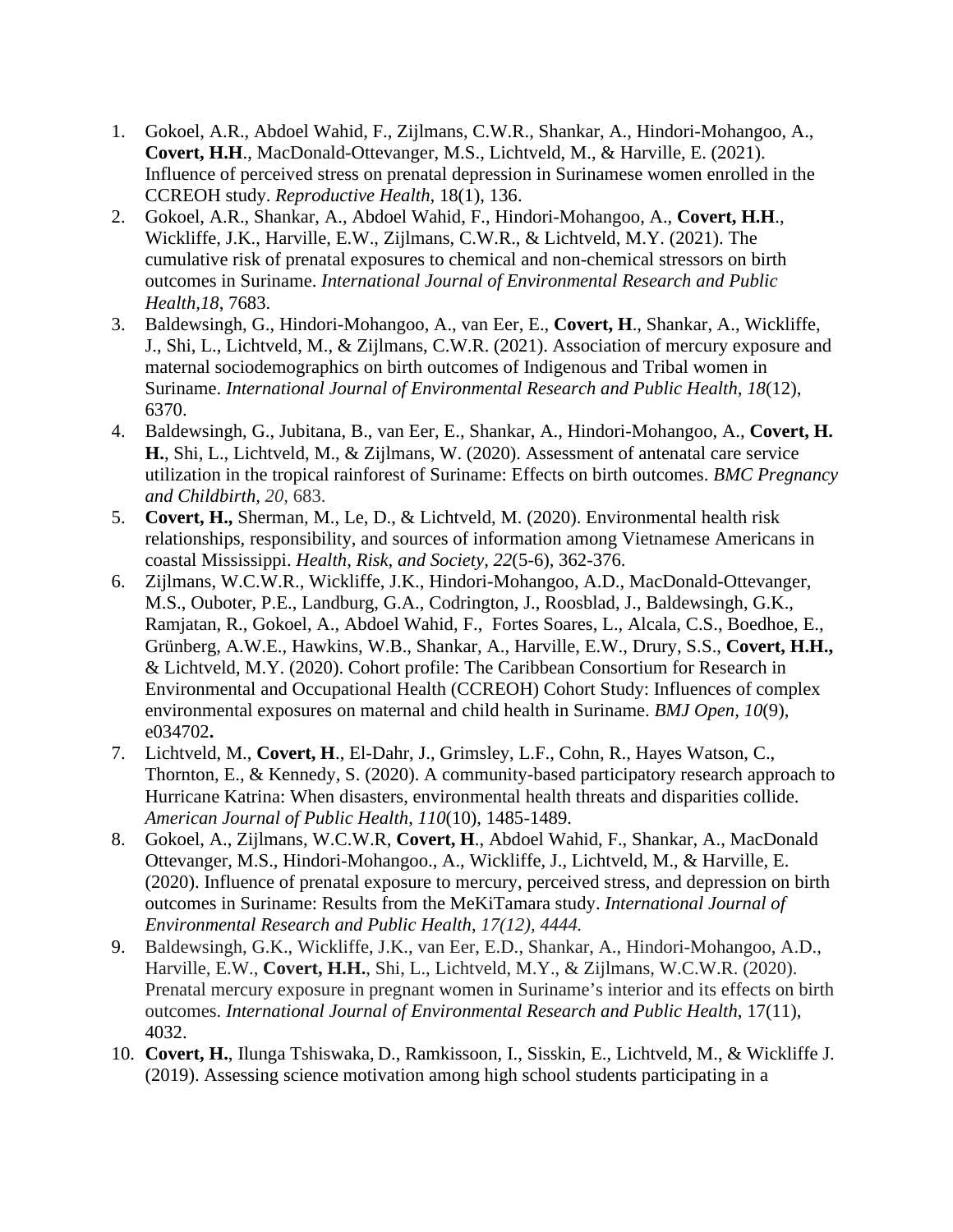supplemental science program: The Emerging Scholars Environmental Health Sciences Academy. *International Journal of Science Education,* 41(17), 2508-2523.

- 11. Lichtveld, M., **Covert, H.**, Sherman, M., Shankar, A., Wickliffe, J., & Alcala, C. (2019). Advancing environmental health literacy: Validated scales of general environmental health and environmental media-specific knowledge, attitudes, and behavior. *International Journal of Environmental Research and Public Health*, *16*(21), 4157.
- 12. Pan, H., Edwards, S., Ives, C., **Covert, H.,** Harville, E., Lichtveld, M., Wickliffe, J., & Hamilton, C. (2019). An assessment of environmental health measures in the Deepwater Horizon Research Consortia. *Current Opinion in Toxicology*, *16*, 75-82.
- 13. Sherman, M., **Covert, H.,** & Lichtveld, M. (2019). Community health workers as organizational actors in community health centers in four Gulf Coast states. *Journal of Ambulatory Care Management, 42*(4), 252-261.
- 14. Kainer, K., López Binnquist C., Dain, J., Contreras Jaimes, B., Negreros Castillo, P., Gonzalez Basulto, G., Ellis, E., **Covert, H.**, Hernández Gómez, U., & Melchor Contreras, F. (2019). Leading by listening, learning by doing: Modeling democratic approaches to conservation leadership in graduate education. *Journal of Environmental Studies and Sciences*, *9*(2), 206-17.
- 15. **Covert, H.**, Sherman, M., Miner, K., & Lichtveld, M. (2019). Core competencies and a workforce framework for community health workers: A model for advancing the profession. *American Journal of Public Health, 109*(2), 320-327*.*
- 16. Sherman, M., **Covert, H**., Brown, L., Langhinrichsen-Rohling, J., Hansel T., Rehner, T., Buckner, A., & Lichtveld, M. (2019). Enterprise evaluation: A new opportunity for public health policy. *Journal of Public Health Management and Practice, 25(5), 479-489.*
- 17. Sherman, M., **Covert, H**., Fox, L., & Lichtveld, M. (2017). Successes and lessons learned from implementing community health worker in community-based and clinical settings: Insights from the Gulf Coast. *Journal of Public Health Management and Practice, 23*, S85- S93.
- 18. Lichtveld, M., **Covert, H.**, & Sherman, M. (2017). The Gulf Region Health Outreach Program as a model for strengthening the fragile public health infrastructure. *Journal of Public Health Management and Practice, 23*, S8-S10.
- 19. Kirkland, K., Sherman, M., **Covert, H**., Barlet, G., & Lichtveld, M. (2017). A framework for integrating environmental and occupational health and primary care in a postdisaster context. *Journal of Public Health Management and Practice, 23*, S71-S77.
- 20. **Covert, H**., & Koro-Ljungberg, M. (2015). Layers of narratives, images, and analysis. *Qualitative Research Journal*, *15*(3), 306-318.
- 21. **Covert, H**. (2014). Stories of personal agency: Undergraduate students' perceptions of developing intercultural competence during a semester abroad in Chile. *Journal of Studies in International Education, 18*(2), 162-179.
- 22. Koro-Ljungberg, M., Cavalleri, D., **Covert, H.**, & Bustam, T. (2012). Documents of learning: Graduate students' experiences of tensions when studying qualitative data analysis approaches. *Reflective Practice*, *13*(2), 195-207.
- 23. Kainer, K., Schmink, M., **Covert, H.**, Stepp, J.R., Bruna, E., Dain, J., Humphries, S., & Espinosa, S. (2006). A framework for graduate education for tropical conservation and development. *Conservation Biology, 20*(1), 3-13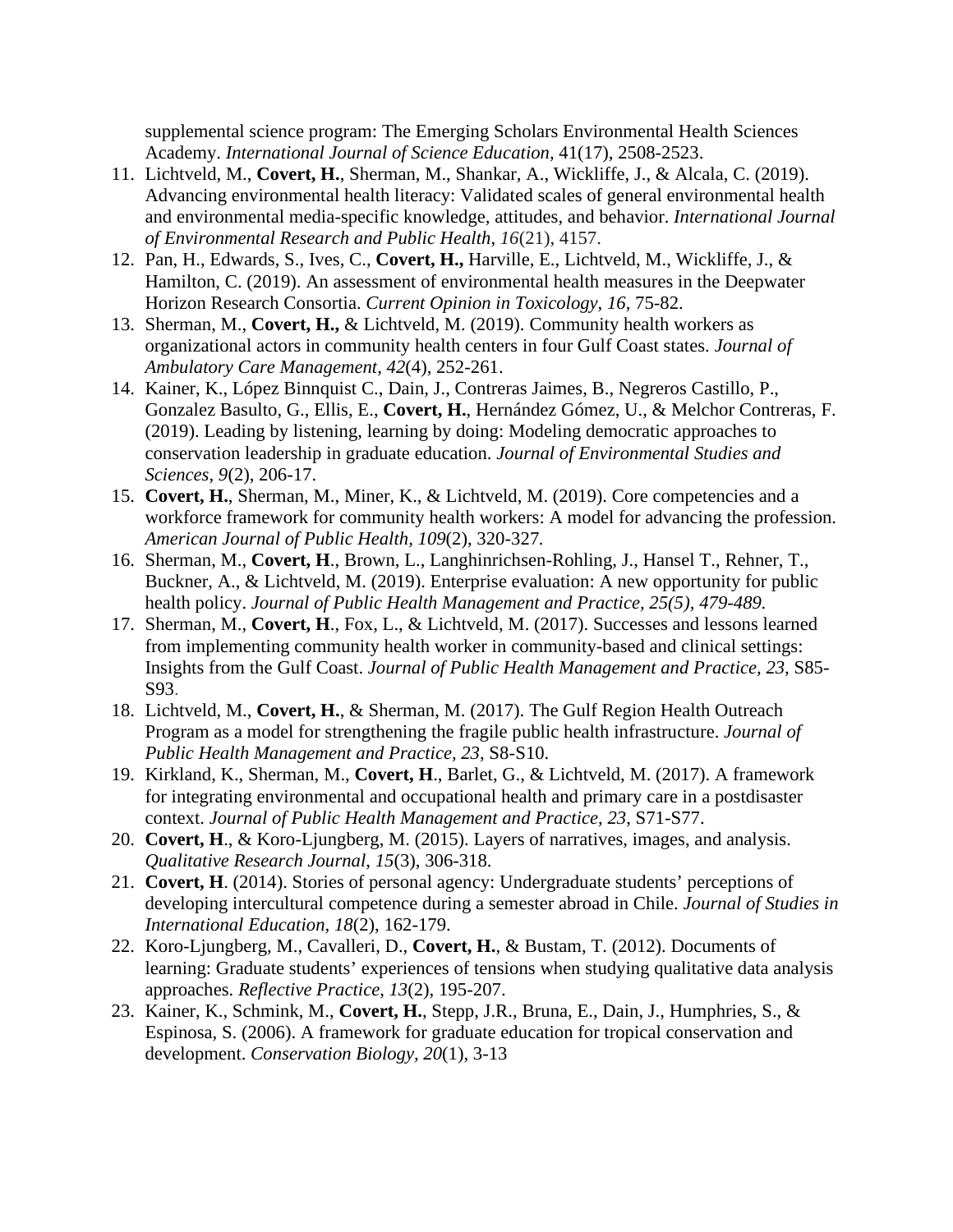#### **2. Books and Book Chapters**

- **1.** Boodram, L.G., Dillon, C., Garcia, S., **Covert, H.H.,** Lichtveld, M.Y., & Hospedales, C.J. (2020). Health impact and multisectoral response to a major flooding event in Trinidad, October 2018. In J. Merrick & L. Glasgow (Eds.), Public health themes in Grenada and the Caribbean region (pp. 319-331). Nova Science Publishers.
- **2. Covert, H.** (2015). Intercultural competence vs. cultural competence: What can international education learn from healthcare? In *Intercultural Horizons Vol. III: Intercultural Competence - Key to the New Multicultural Societies of the Globalized World*. Cambridge Scholars Publishing

#### **3. Review Articles**

- 1. **Covert, H.** (2009). [Review of the book *World class worldwide: Transforming research universities in Asia and Latin America*.] *The Americas*, *65*(3), 437-439.
- 2. **Covert, H.** (2008). [Review of the book *Minority student retention*.] *Florida Journal of Educational Administration & Policy, 2*(1), 62-66.

#### **4. Published Abstracts**

1. Y Qin, Y., Hwang, S., Mandal, M., Zijlmans, W., Hindori-Mohangoo, A.D., Wickliffe, J., **Covert, H.,** Hamilton, C., & Lichtveld, M. (2021). Rapid development of a biospecimen tracking system for Caribbean environmental and occupational health research. *West Indian Medical Journal, 69*(Suppl 2), 27.

#### **5. Presentations**

- 1. **Covert, H.,** & Sherman, M. (2018). *Assessing the impact of a public health capacity building portfolio with enterprise evaluation*. Oral presentation at American Evaluation Association Conference, Cleveland, OH
- 2. Sisskin, E., Ramkissoon, I., Perrault, L., Walker, J., Adkison, A., Langhinrichsen-Rohling, J., Rehner, T., **Covert, H.,** Ilunga Tshiswaka, D., Wickliffe, J., & Lichtveld, M. (2018). *Facilitating environmental health science education across four Southern states.* Roundtable presentation at the American Public Health Association Annual Meeting, San Diego, CA.
- 3. Sherman, M., **Covert, H**., & Lichtveld, M. (2018). *Advancing the evaluation of community health worker programs: Insights from a participatory evaluation in the Gulf region.* Oral presentation at the American Public Health Association Annual Meeting, San Diego, CA.
- 4. Sherman, M., **Covert, H.** & Lichtveld, M. (2018). *Community health workers as organizational representatives in clinical settings.* Roundtable presentation at the American Public Health Association Annual Meeting, San Diego, CA.
- 5. **Covert, H**., Adkison, A., Ilunga Tshiswaka, D., Langhinrichsen-Rohling, J., Perrault, L., Ramkissoon, I., Sisskin, E., Stewart, G., Wickliffe, J., & Lichtveld, M. (2018). *Supplementing public high school students' access to science education and careers: The Emerging Scholars Environmental Health Sciences Academy*. Poster at the Gulf of Mexico Oil Spill & Ecosystem Science Conference, New Orleans, LA.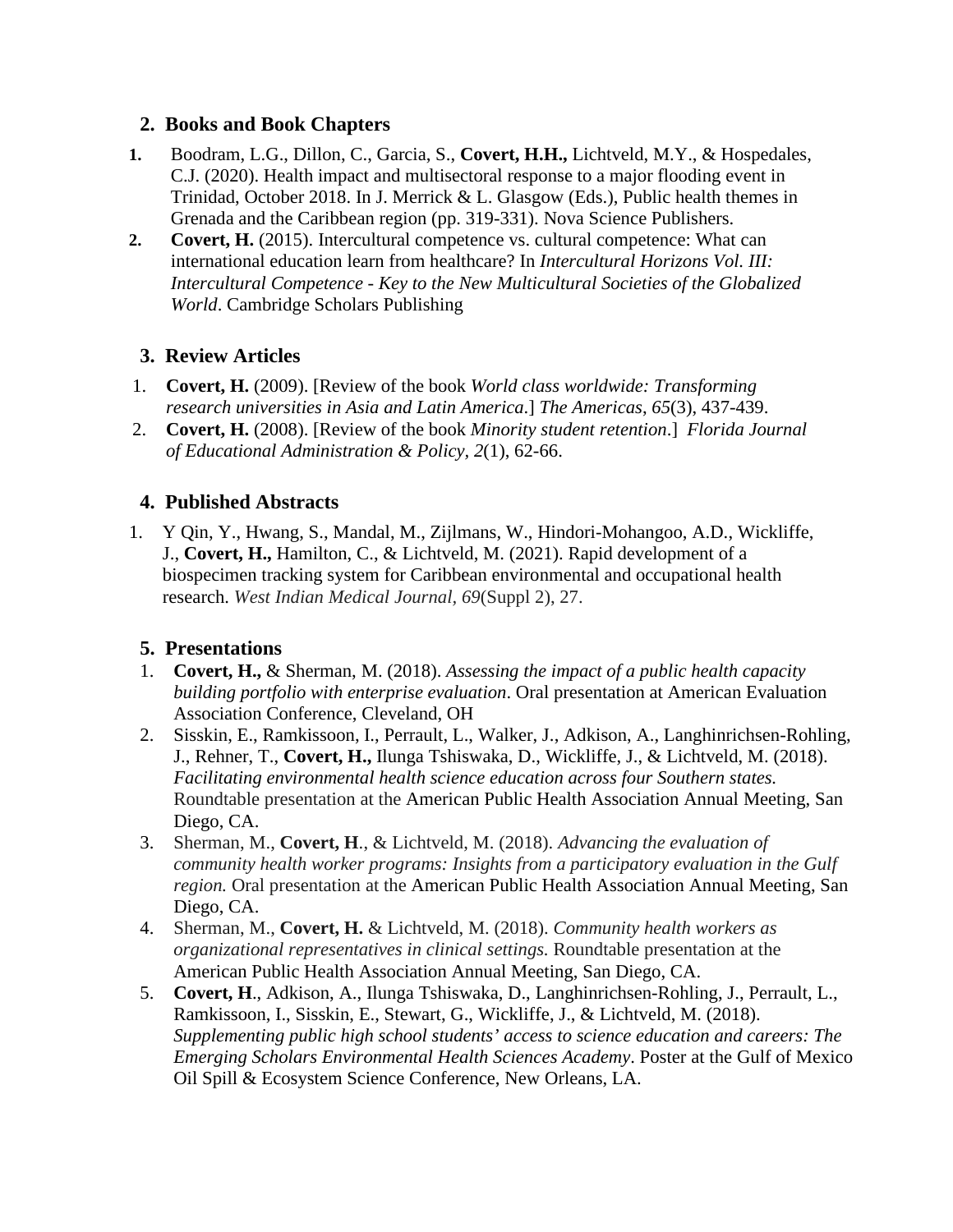- 6. Sherman, M., **Covert, H**., & Lichtveld, M. (2017). *Leveraging existing community resources to enhance the impact of community health worker programs in clinical settings*. Oral presentation at the Regional Care Collaborative Forum, New Orleans, LA.
- 7. Sherman, M., **Covert, H**., Heller, S., Drnach, G., Kirkland, K., & Lichtveld, M. (2017). *Addressing chemical, physical, and social stressors to health in the aftermath of the Deepwater Horizon Oil Spill: The Environmental Health Capacity and Literacy project*. Poster at the Regional Care Collaborative Forum, New Orleans, LA.
- 8. Sherman, M., **Covert, H**., Fox, L., & Lichtveld, M. (2017). *Barriers to community health worker effectiveness in community-based and clinical settings: Insights from the Gulf Coast*. Oral presentation at the American Public Health Association Annual Meeting, Atlanta, GA.
- 9. Fox, L., **Covert, H**., Denham, S., & Lichtveld, M. (2015). *Deploying community health workers to bolster community resilience*. Poster at the Gulf of Mexico Oil Spill & Ecosystem Science Conference, Houston, TX.
- 10. Denham, S., Fox, L., **Covert, H**., & Lichtveld, M. (2014). *Community Health Workers (CHWs) as Environmental Health Navigators: Narrowing the Gap in Environmental Health Literacy in Gulf Coast Communities*. Poster at the Partnerships for Environmental Public Health Annual Meeting, Research Triangle Park, NC.
- 11. **Covert, H**. (2013). *Intercultural Competence vs. Cultural Competence: What Can International Education Learn from Healthcare and Vice Versa?* Oral presentation at Intercultural Horizons Conference, Siena, Italy.
- 12. **Covert, H.** (2012). *Stories of Personal Agency: Undergraduate Students' Perceptions of Developing Intercultural Competence during a Semester in Chile*. Oral presentation at the Association for the Study of Higher Education Annual Conference, Las Vegas, NV.
- 13. **Covert, H**., & Koro-Ljungberg, M. (2012). *Layered Analysis of Photo-Narratives*. Oral presentation at International Congress of Qualitative Inquiry, Urbana-Champaign, IL.
- 14. **Covert, H**. (2011). *Using Narrative Inquiry for Understanding How Students Experience Cultural Differences while Studying Abroad*. Oral presentation at Midwest Qualitative Research Conference, Minneapolis, MN.
- 15. Koro-Ljungberg, M., Cavalleri, D., **Covert, H**., & Bustam, T. (2010). *Tensions in Qualitative Research Journals*. Oral presentation at International Congress of Qualitative Inquiry, Urbana-Champaign, IL.
- 16. **Covert, H.** (2009). *Issues in Latin American Studies Undergraduate Education*. Session chair at Latin American Studies Association International Congress, Rio de Janeiro, Brazil.
- 17. **Covert, H.** (2009). *The University of Florida Tropical Conservation & Development Program*. Oral presentation at Title VI 50th Anniversary Conference, Washington, DC.
- 18. **Covert, H.** (2009). *Historical Perspectives on Latin American Studies Programs at U.S. Universities*. Session chair at Title VI 50th Anniversary Conference, Washington, DC.
- 19. **Covert, H.** (2008). *Student Experiences with the Latin American Studies Undergraduate Program at the University of Florida*. Oral presentation at Student Alliance of Graduates in Education Symposium, Gainesville, FL.
- 20. **Covert, H.** (2007). *Evaluation Practices at Latin American Studies Centers*. Session chair at Latin American Studies Association International Congress, Montreal, Canada.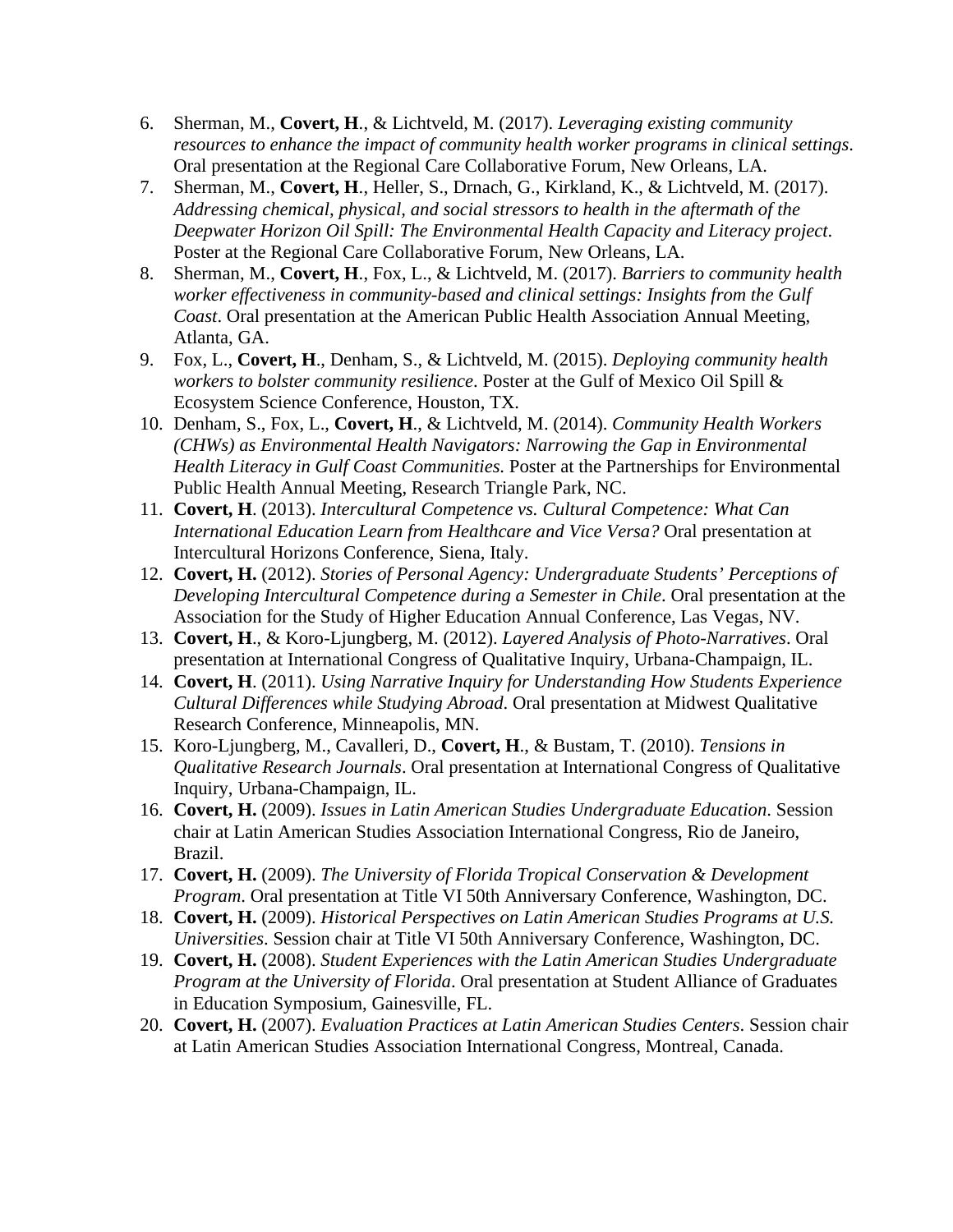- 21. **Covert, H.**, & Risner, M. (2006). *Innovative Approaches to Interdisciplinary Graduate Research and Training Programs.* Oral presentation at Latin American Studies Association International Congress, San Juan, Puerto Rico.
- 22. **Covert, H.** (2002). *Programa de conservação e desenvolvimento tropical da Universidade da Flórida*. Oral presentation at Associação Nacional de Pós Graduação e Pesquisa em Ambiente e Sociedade (ANPPAS) Annual Conference, Indaiatuba, São Paulo, Brazil.

#### **6. Other Publications**

- 1. López Binnquist, C., Ellis, E., Kainer, K., Dain, J., **Covert, H.,** & Negreros-Castillo, P. (2011, June 5). La educación como base para la conservación, experiencias dentro y fuera del aula. *La Jornada Veracruz.*
- 2**. Covert, H**. (1998). Fighting for agrarian reform in Brazil: An analysis of the strategies and dialogue of the Sem Terra Movement. *Latinamericanist, 33*(2), 1- 6.

### SERVICE

#### **1. Service to School and University**

| <b>Years</b> | <b>Committee</b>                                                                                                              | <b>Position</b> |
|--------------|-------------------------------------------------------------------------------------------------------------------------------|-----------------|
| 2020-21      | Member, Scholarship Committee, Anti-Racism<br>Initiative, School of Public Health and Tropical<br>Medicine, Tulane University | Appointed       |
| 2020-21      | Member, Grant Lifecycle Management Software<br>Selection Workgroup, Tulane University                                         | Appointed       |

#### **2. Service to Field of Scholarship**

#### **a. Editorial Boards, Editorships**

| Date  | <b>Position</b> | Organization           |
|-------|-----------------|------------------------|
| 2016- | Editor          | The Qualitative Report |

#### **b. Study Sections, Review Panels, and Advisory Boards**

| Date  | <b>Position</b>                        | <b>Organization and Nature of Activity</b>                                                     |
|-------|----------------------------------------|------------------------------------------------------------------------------------------------|
| 2021  | Workshop<br>Proceedings<br>Reviewer    | Gulf Research Program, National Academy<br>of Sciences                                         |
| 2019  | <b>Grant Proposal</b><br>Reviewer      | U.S. Department of State/World Learning,<br>Capacity Building Program for U.S. Study<br>Abroad |
| 2017- | Conference<br><b>Abstract Reviewer</b> | <b>American Public Health Association</b>                                                      |